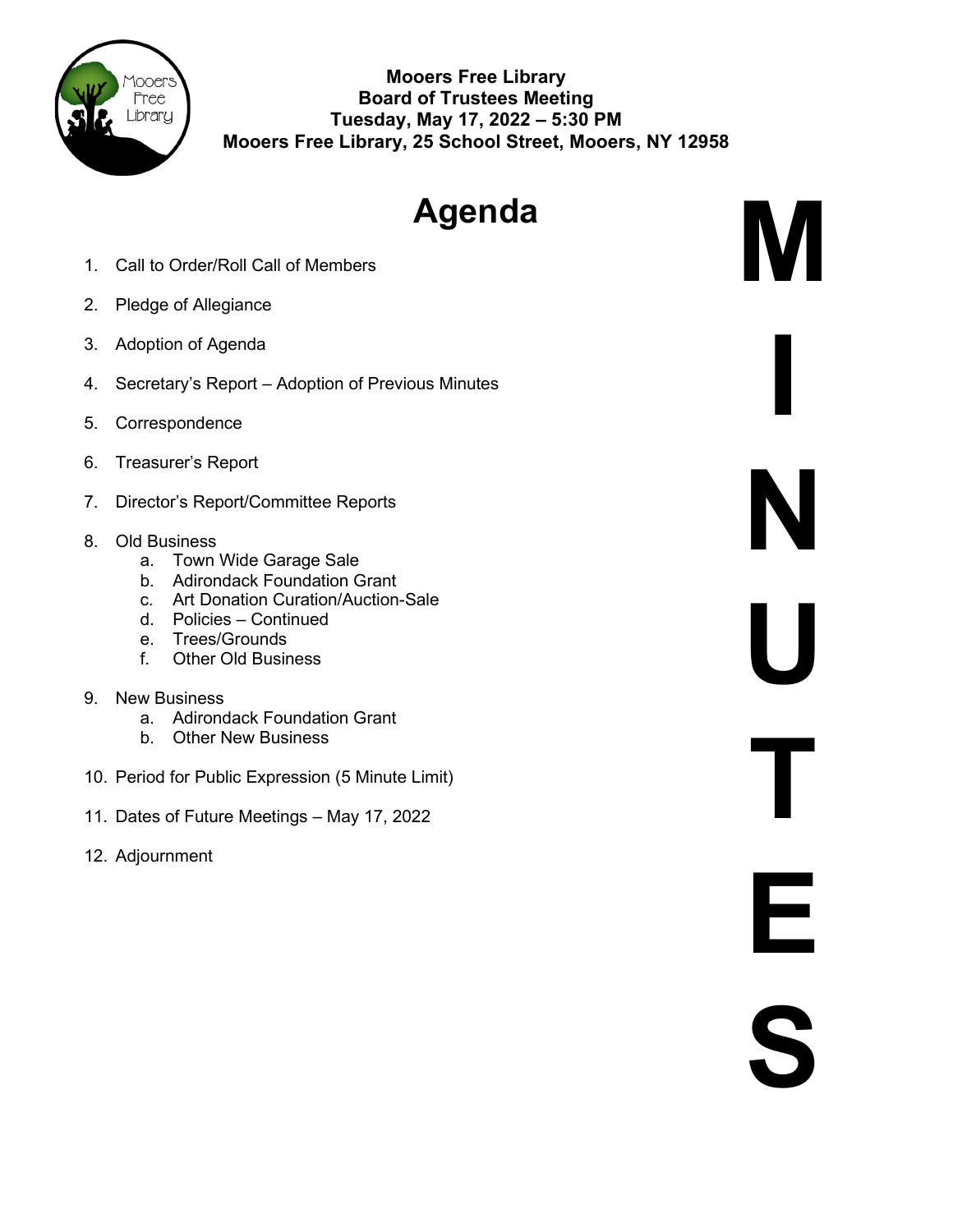# **Mooers Free Library Board of Trustees Meeting**

Tuesday, May 17, 2022 @ 5:30 PM Mooers Free Library, 25 School Street, Mooers NY 12958

**President Tim Gonyo called the meeting to order at 5:33 p.m. following with the pledge of allegiance. Present were Tim Gonyo, Art Menard, Marilyn Willette, Patty Gaudreau, Irving Breyette, Jenn McIntyre and co-directors - Norma Menard, Lisa DeLong and Stacie Brooks. Excused Gerald LaValley.** 

#### **Adoption of Agenda**

Irving Breyette made the motion to adopt the agenda. Seconded by Jenn McIntyre. Motion passed.

## **Secretary's Report**

Art Menard made the motion to adopt the report. Seconded by Jenn McIntyre. Motion passed.

## **Correspondence**

#### **Treasurer's Report**

See attached

## **Director's Report**

See Attached

#### **Old Business**

- a. Town Wide Yard Sale- We will set up on Friday at 3:00. The co-directors will accept usable donations as they come in. Art Menard and Patty Gaudreau have offered to store yard sale items in their garages.
- b. Art Donation Curation/Auction Sale Tim Gonyo has gathered ideas from Carl DeLong concerning the display of donated art. Tim has also spoken to Thom Hallock from Mountain Lake PBS and he has offered to advertise about the pieces that will be auctioned. We are hoping to have the auction in September.
- c. Policies Stacie Brooks and Tim Gonyo continue to look at updating our policies, as well as adding new policies.
- d. Trees/Grounds- Five fir trees were donated by Mike Magee and have been planted. Dan Dumas graciously moved the rock in front of the building. Art Menard spoke with Jeff Menard and he will have the big tree limbs moved which have fallen in the back of the property.

#### **New Business**

- a. **Lake Placid Educational Foundation** Grant This is a new grant which is available. Tim Gonyo and Stacie Brooks submitted some computer related purchase thoughts to the board. We are looking to update our main library computer, purchase iPads(2) and cases, Kindle Fire(2) and cases, as well as books about computers and technology for all ages. Application is due June 1. Norma Menard and Stacie Brooks will complete the application and apply for the grant.
- b. Minimum Standards Stacie Brooks said we need to meet minimum standards. Bylaws, policies, annual reports and tech training for staff are some of the standards which need to be met.
- c. Trivia Night- Tim Gonyo suggested having a trivia night would be a nice way to get our community involved in something fun!

## **Public Discussion**

No community members present

## **Dates of future meetings**

June 21 at 5:30 pm.

## **Adjournment**

Irving Breyette made the motion to adjourn at 6:52 pm. Seconded by Jenn McIntyre **Minutes by Patty Gaudreau**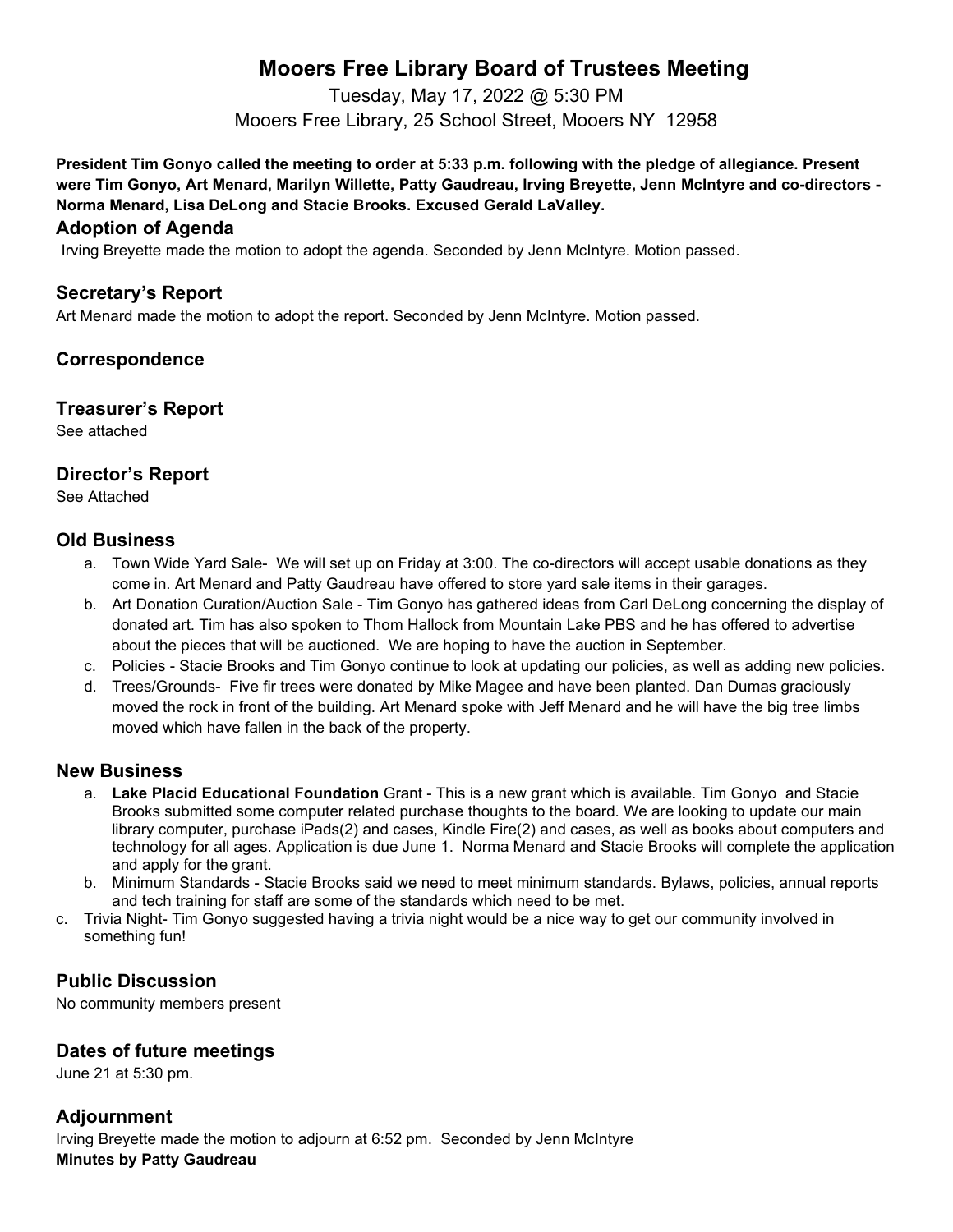## **MOOERS FREE LIBRARY FINANCIAL STATEMENTS May 17, 2022**

| Public support & Rev.                | 2021 Actual     |            | 2022 Budget    |                         | <b>Since Last Mtg</b>    | 2022 Year to Date        | 42%   |
|--------------------------------------|-----------------|------------|----------------|-------------------------|--------------------------|--------------------------|-------|
| 1. Town of Mooers                    | \$<br>15,000.00 | \$         | 15,000         | \$                      |                          | 15,000.00                | 100%  |
| 2. NCCS                              | \$<br>10,500.00 | \$         | 10,500         | \$                      |                          |                          | 0%    |
| 3. Grants                            |                 | \$         | 500            | \$                      | 5,000.00                 | 5,250.00                 | 1050% |
| 4. Gifts and Donations               | \$<br>1,264.97  | \$         | 1,000          |                         |                          | 81.62                    | 8%    |
| 5. Local Library Service Aid (CEFLS) | \$<br>1,443.83  | \$         | 1,110          |                         |                          | 138.20                   | 12%   |
| 6. Copier Usage                      |                 | \$         | 14             | \$                      | $\overline{\phantom{a}}$ |                          | $0\%$ |
| 7. Library Charges                   | \$<br>50.00     | \$         | 14             | \$                      | $\overline{\phantom{a}}$ | $\overline{\phantom{a}}$ | 0%    |
| 8. Sale of Books                     |                 | \$         | 60             | \$                      | $\overline{\phantom{a}}$ | $\overline{\phantom{a}}$ | 0%    |
| 9. Reserve Funds                     |                 | \$         | 1,000          | \$                      | $\blacksquare$           | $\overline{a}$           | 0%    |
| 10. Fundraisers                      | \$              | $\sqrt{2}$ | 2,300          |                         |                          | 1,950.00                 | 85%   |
| 11. Other Income, Reimbursement      | \$              | \$         |                |                         |                          | 50.00                    | 0%    |
| 12. Bank Interest                    | \$<br>1.88      | \$         | $\overline{2}$ | \$                      | 0.24                     | 1.00                     | 50%   |
| 13. Total Revenue                    | \$<br>28,260.68 | \$         | 31,500         | $\overline{\$}$         | 5,000.24                 | 22,470.82                | 71%   |
|                                      |                 |            |                |                         |                          |                          |       |
| <b>Expenses</b>                      | 2021 Actual     |            | 2022 Budget    |                         | <b>Since Last Mtg</b>    | 2022 Year to Date        | 42%   |
| 14. Librarian's Salary               | \$<br>18,112.86 | \$         | 18,550.00      | \$                      | 1,435.46                 | \$<br>6,822.32           | 37%   |
| 15. Payroll Taxes (FICA, etc)        | \$<br>1,842.68  | \$         | 1,750.00       | \$                      | 146.03                   | \$<br>694.05             | 40%   |
| 16. Substitute Staff                 | \$              | \$         | 100.00         |                         |                          | \$<br>50.00              | 50%   |
| 17 Accounting Fees                   | \$<br>589.68    | \$         | 685.00         | \$                      | 61.56                    | \$<br>314.28             | 46%   |
| 18. Insurance D&O/WorkComp/DBL       | \$<br>1,872.72  | \$         | 2,000.00       | \$                      | 1,258.21                 | \$                       | 0%    |
| 19. Book/Media Purchases             | \$<br>33.90     | \$         | 2,000.00       | \$                      | 170.00                   | \$<br>294.62             | 15%   |
| 20. Automation Contract              | \$<br>891.83    | \$         | 940.00         | $\overline{\mathbf{S}}$ | 936.43                   | \$<br>936.43             | 100%  |
| 21. ICICILL-ICEPEC License           | \$<br>70.00     | \$         | 150.00         |                         |                          | \$<br>70.00              | 47%   |
| 22 Movie Licensing                   | \$<br>145.00    | \$         | 150.00         | \$                      |                          | \$                       | 0%    |
| 23. Postage                          | \$              | \$         | 50.00          | \$                      |                          | \$                       | 0%    |
| 24. Equipment/Computers              | \$<br>127.46    | \$         | 300.00         | \$                      | 160.16                   | \$<br>160.16             | 53%   |
| 25. Fuel                             | \$<br>1,106.88  | \$         | 1,335.00       |                         |                          | \$<br>1,115.07           | 84%   |
| 26. Electricity                      | \$<br>770.56    | \$         | 850.00         | \$                      | 117.97                   | \$<br>435.87             | 51%   |
| 27 Building Repairs                  | \$              | \$         | 200.00         | \$                      |                          | \$                       | 0%    |
| 28. Program Supplies, Misc.          | \$<br>388.33    | \$         | 600.00         |                         |                          | \$<br>36.85              | 6%    |
| 30. Telephone/Internet/Web           | \$<br>626.37    | \$         | 600.00         | \$                      | 193.88                   | \$<br>317.90             | 53%   |
| 31. POB Rental                       | \$<br>122.00    | \$         | 130.00         |                         |                          | \$<br>130.00             | 100%  |
| 32, Trash/Snow Removal               | \$<br>390.00    | \$         | 100.00         | \$                      |                          | \$<br>60.00              | 60%   |
| 33. Fund Raising Payout              | \$              | \$         | 1,000.00       | \$                      | 900.00                   | \$<br>900.00             | 90%   |
| 34. Funds set aside for Reserve      | \$              | \$         | 10.00          | \$                      |                          | \$                       | 0%    |
| 35. Total Expenses                   | \$<br>27,090.27 |            | 31,500         | \$                      | 5,379.70                 | \$<br>12,337.55          | 39%   |
|                                      |                 |            |                |                         |                          |                          |       |
| 36. Excess or Deficit                | \$<br>1,170.41  | \$         | ٠              | \$                      | $(379.46)$ \$            | 10,133.27                |       |

| Checkbook balance as of 5/17/22    | \$  | 27,203.19 |
|------------------------------------|-----|-----------|
| <b>Balance, Construction Acct.</b> | -\$ | 8,918.52  |
| Friends of the Library acct.       | -\$ | 956.64    |
| Total   \$                         |     | 37.078.35 |